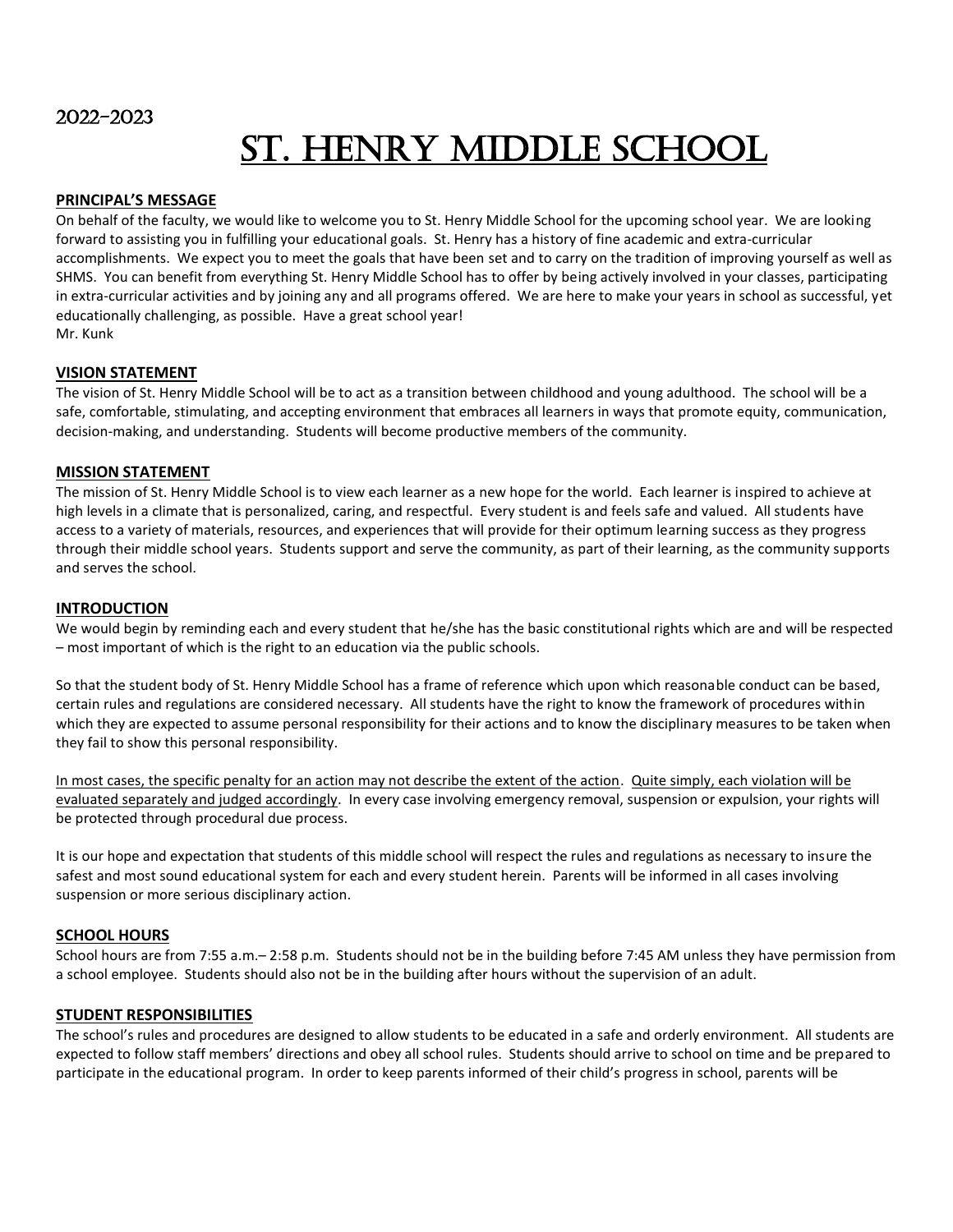provided information on a regular basis and whenever concerns arise. Many times it will be the responsibility of the student to deliver the information. However, the school may use the school app, phone calls, e-mail, mail or hand delivery to ensure contact. Parents are encouraged to build a two-way link with their child's teachers and support staff by informing the staff of suggestions or concerns that may help their child better accomplish his/her educational goals. Information on student grades is also available via the Internet. Please contact Mrs. Jill Westgerdes on information to gain access to your child's grades.

# **VISITORS**

Visitors, particularly parents, are welcome at school. In order to properly monitor the safety of students and staff, each visitor (including parents) must report to the office upon entering the school to sign in and obtain a pass. Any visitor found in the building without signing in the office shall be reported to the principal. If a person wishes to confer with a member of the staff, s/he should call the office for an appointment prior to coming to the school in order to prevent any inconvenience. Visitors from other schools are not permitted without permission from the principal. This permission must be secured at least one day in advance.

# **STUDENT WELL BEING**

Student safety is the responsibility of both students and staff. All staff members are familiar with emergency procedures such as fire and tornado drills and accident reporting procedures. If a student is aware of any dangerous situations or accidents, he/she must notify a staff person immediately. State law requires that all students have an emergency medical authorization completed, signed by a parent or guardian, on file in the school office. Students with specific health care needs should alert the school regarding those needs in writing and with proper documentation by a physician to the school office.

# **ACCIDENT OR ILLNESS**

If a student becomes ill or has an accident at school, the following steps will be taken:

- 1. Emergency care will be given.
- 2. The parent, guardian, or other authorized person will be contacted.
- 3. In case of illness, the parent may be asked to pick up the student, or if the parent does not have adequate transportation, the principal will attempt to find transportation for the student.
- 4. The listed family doctor may be contacted if this is thought to be necessary.
- 5. In case of communicable disease, parents will be notified and asked to take the student home. The student/s will be isolated at school and cared for until he or she can be taken home.

# **ATTENDANCE**

State law requires children of school age to attend school regularly. Section 3321-01 to 13, Ohio Revised Code, states that prompt and regular attendance is mandatory. According to section 3321.38 of the Ohio Revised Code, a parent, guardian, or other person having care of a child of compulsory school age who fails to send a child to school may be charged with such violation and the court may assess a fine. By law in the State of Ohio, it is the responsibility of the parents or guardian to see that the student is in school when they are not classified within the excused absence regulation. Perfect attendance awards will be given to students that have missed 3 hours or less throughout the school year of excused absences.

- A. Excused absences include the following:
	- 1. Personal illness of the pupil
	- 2. Illness in the family
	- 3. Death of a relative
	- 4. Family emergency
	- 5. Doctor or dentist appointments
	- 6. Religious holidays (requires prior notice)
	- 7. Authorized school activities
	- 8. Family vacation: on the condition that the office is notified of the upcoming vacation and the parents have made arrangements with teachers for the students to complete their assignments at a mutually agreed time.
- B. Unexcused absences include the following:
	- 1. Absence from school with parents consent for reasons other than those considered excusable.
	- 2. Leaving school during school hours and going directly home without office permission.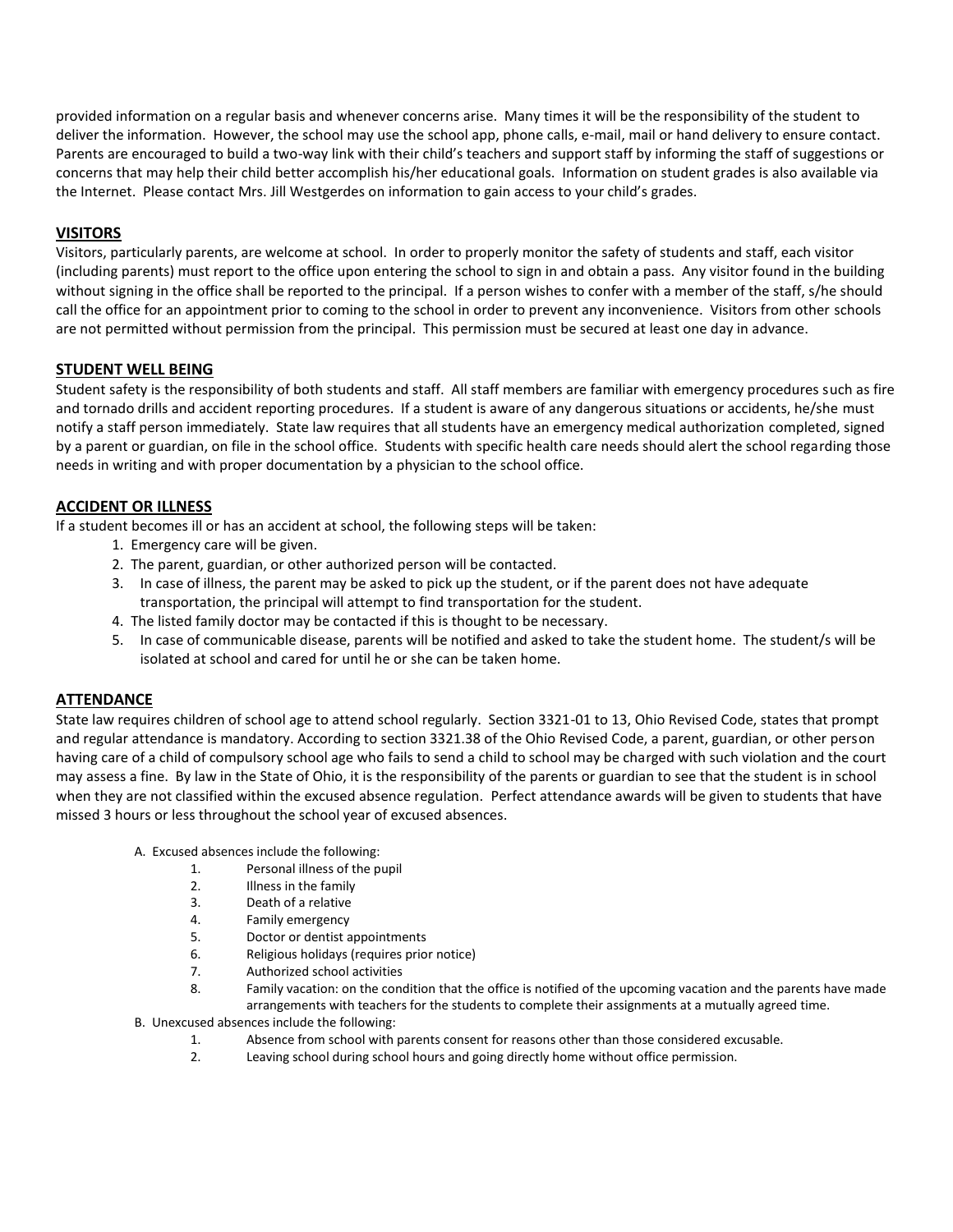- 3. Students who are unexcused will receive no credit for schoolwork that is missed. Per House Bill 410, a student will be considered habitually truant if s/he is absent 30 or more consecutive hours without a legitimate excuse; absent 42 or more hours in one school month without a legitimate excuse; or absent 72 or more hours in one school year without a legitimate excuse. Furthermore, a student will be considered 'excessively absent' if s/he is absent 38 or more hours in one school month with or without a legitimate excuse; or s/he is absent 65 or more hours in one school year with or without a legitimate excuse. Repeated unexcused absences inevitably results in lack of interest, academic concerns and discipline concerns. If the absence intervention team cannot create a resolution, the courts may be contacted to assist in getting students to school.
- C. Make-up Work
	- 1. Responsibility for completing work missed due to absence will rest with the student.
	- 2. Under ordinary circumstances, the work missed may be made up within a period equal to that of the number of days absent.
- D. Attendance at Extra-Curricular Activities:
	- 1. Any student must be in attendance for at least one half of the day to be allowed to participate in any extracurricular activity that day. (ex.-athletic practices or games, school sponsored dances, concerts, etc.) Exceptions to this policy must meet the approval of the building principal.
	- 2. Students who are absent from school are not permitted to be present at any school function, unless previously approved by a school administrator.
- E. Excessive Student Absences for students taking classes for HS Credit Classes:
	- 1. A student missing an individual class more than eight (8) times any semester must pass the semester exam in order to receive credit for that course. An exception to this would be a student who has been hospitalized or under long-term doctor's care. Students must submit a doctor's statement upon their immediate return to school.
- F. Tardiness

1. If you arrive late to school you must obtain an admit slip from the office. If late to class after leaving another class you must secure an admit slip from the teacher who was responsible during the previous period. Whether the tardiness is excused or unexcused will be determined by the conditions of each incident. Detention may be assigned for the use of an unexcused tardy slip.

Exceptions to this procedure will only be considered by the administration if the circumstances are justified, such as a documented hospital stay. When attendance of a school authorized event causes a student to miss a class, it will not count as an absence. If a student will be absent for all or part of a day, the parent is responsible to call the school each day stating the name of the student to be absent, the reason for the absence, and the name of the parent/guardian calling. Absences that are known about ahead of time or are for several days at a time may be notified by a note or by phone prior to the date of the absence. An answering machine is available to take messages from parents who need to call before 7:50 a.m. You will need to call 678-4834 ext. 2301 to report an absence for the Middle School building. We request that a parent call be made before 8:15 a.m.

# **ADMINISTRATION OF MEDICATION**

Administering medications that are essential to maintain a child in school such as insulin shots, disease control medications, etc. continue to be the responsibility of the parents.

- 1. The building principal, or an appropriate person appointed by the building principal, will supervise the secure and proper storage and dispensation of medications. The drug must be received in the original container in which it was dispensed.
- 2. Written request must be received from the parent or guardian of the student requesting that the school district comply with the physician's order to administer prescription drugs or requesting the school district to administer non-prescription drug and granting permission for the district to do so.
- 3. For prescription drugs, the principal or other designated individual must receive and retain a statement, which complies with O.R.C. 3313.713 and is signed by the physician who prescribes the drug.
- 4. For non-prescription drugs, the principal or other designated individual must receive and retain a statement, signed by the parent/guardian which contains information in compliance with O.R.C. 3313.713(C)2.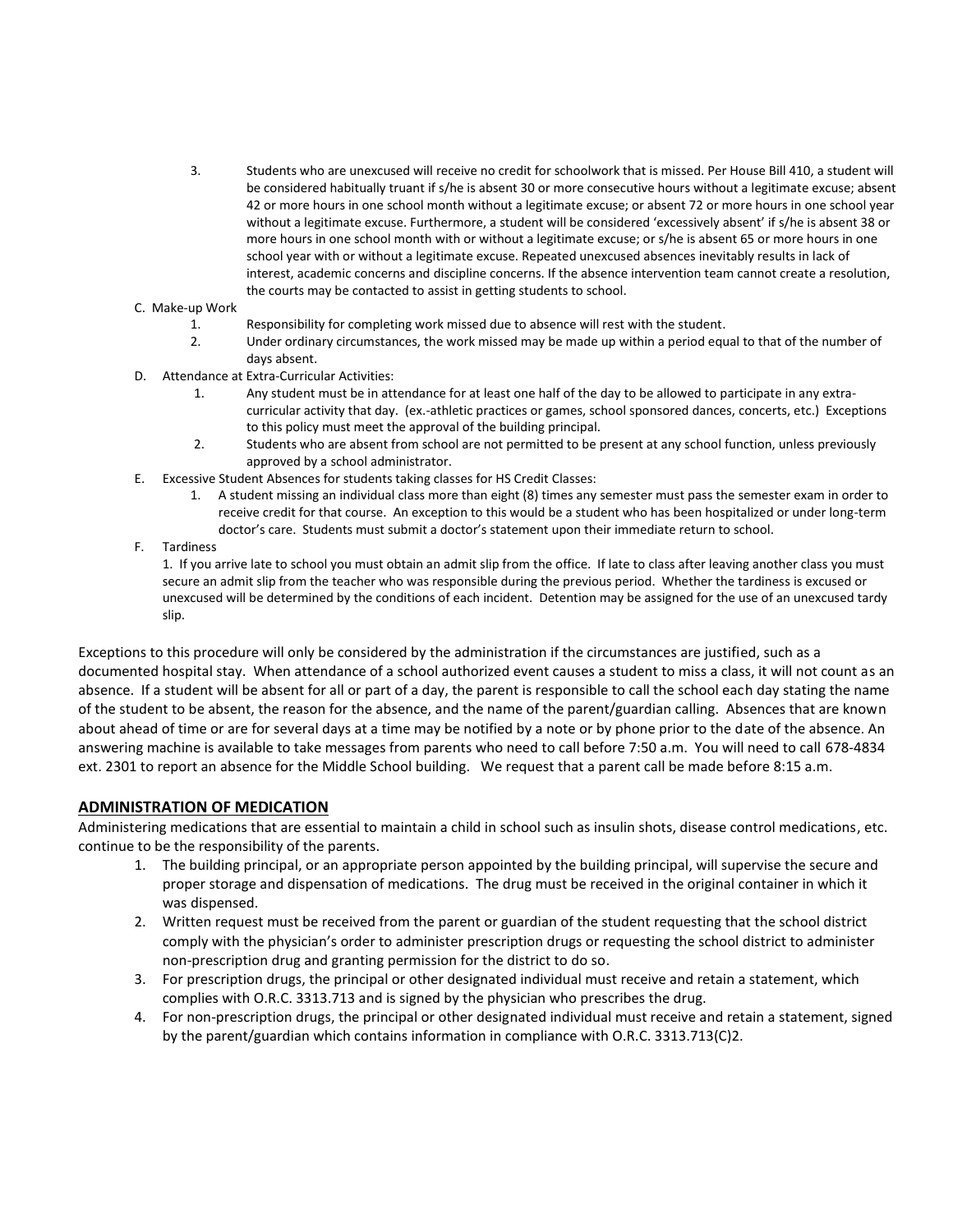- 5. The parent, guardian or other person having care or charge of the student must agree to submit a revised statement signed by the physician who prescribed the drug to the principal or other designated individual if any of the information originally provided by the physician changes.
- 6. No employee who is authorized by the Board of Education to administer a drug and who has a copy of the most recent statement required would be liable in civil damages for administering or failing to administer the drug, unless he/she acted in a manner that would constitute gross negligence or reckless misconduct.
- 7. No person employed by the Board of Education will be required to administer a drug to a student if the employee objects to administering the drug.
- 8. Medication will be brought to school in the original container clearly marked with the child's name, the name of the medication, and pertinent instructions.
- 9. It is recommended that parents do not send medication to school with the child to be self-administered, but if the parent should deem this necessary, a note must be sent with the child to the child's teacher identifying the medication, the dosage, and the time to be taken. This note will be valid for no more than two days.
- 10. Questions concerning specifics of school board policy dealing with administration of medication may be directed to the principal.

# **ASSIGNMENT NOTEBOOKS**

Students at St. Henry Middle School can expect to complete an increasing amount of homework as they progress through grades 5, 6, 7 and 8. This student assignment notebook is designed to help students develop organizational skills. It is important that each student use this book on a daily basis. Students will be expected to carry their assignment notebooks with them at all times. Parents are encouraged to ask their children to see their books on a regular basis. It can act as a means of communication between parents and teachers.

# **TEXTBOOKS**

All textbooks are the property of the St. Henry Schools and are on loan to students for the school year. Any student damaging a textbook while it is assigned to them will be assessed a fee to cover the damage or replacement of the textbook.

# **ACADEMIC CODE OF CONDUCT**

We believe that homework is an important part of a child's education. Besides giving necessary review, it also develops responsibility. Homework is counted as part of the nine weeks grade. ALL students will be responsible for completing their homework on time and in a careful and neat manner or consequences such as a lower grade or detention will follow. The amount and type of homework will vary according to the class. Each teacher will provide each student with the homework policy for that class at the beginning of each year.

The staff at St. Henry Middle School believes it is necessary that students abide by the following rules. Following is information concerning the homework policies for St. Henry Schools. It also includes information on make-up homework and make-up testing. Students will be accountable for turning in their work on time.

- 1. All assignments are expected to be completed to the best of the student's abilities.
- 2. All assignments are expected to be completed and turned in when requested by the teacher.

3. If a student is absent from school s/he is responsible for getting the assignments from the teacher. The number of days a student misses will equal the number of days s/he will have to make that work up with full credit.

4. If a student is absent during a test, s/he will have the same number of days available to make up a test as he or she has been absent. It is the responsibility of the student to make up the test on his/her own time (before school, after school, during a study hall, etc...). A student will not be permitted to miss more class time to make up a test.

5. If a student knows in advance that s/he will be missing a class for any reason, s/he is expected to turn the assignment in early, give it to someone trustworthy to turn it in for him/her or drop it off in the office. If a student is present for any part of the school day, s/he is responsible for turning in and obtaining any assignments for those classes missed.

6. It is understood that some circumstance may prevent turning assignment in on time. Students should see the teacher prior to the due date to attempt to resolve the problem.

# **ATHLETICS**

Participation in extra-curricular activities, including interscholastic sports, is a privilege and not a right. Therefore, the Board of Education authorizes the Superintendent, principal, and other authorized personnel employed by the District to supervise or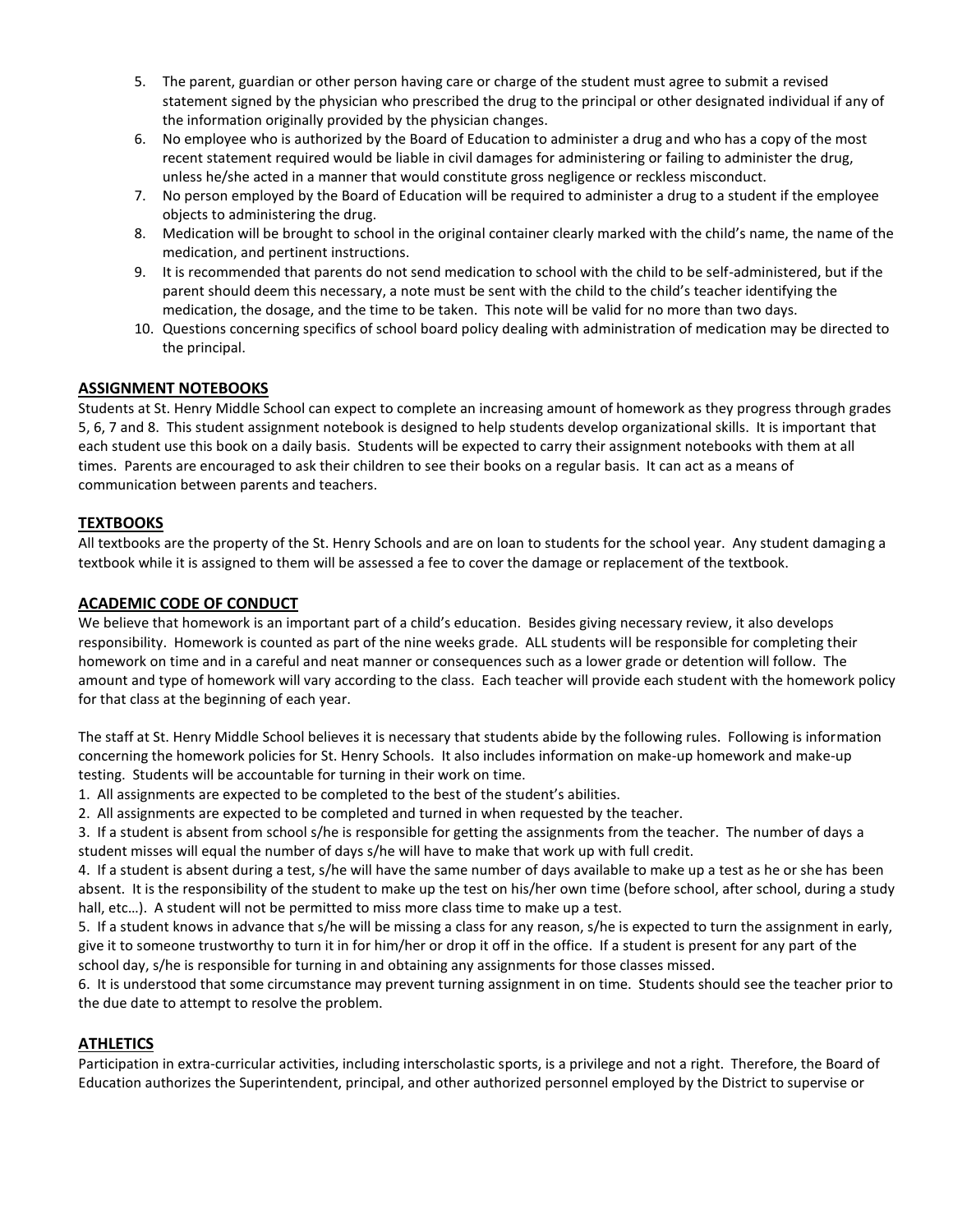coach a student activity program, to prohibit a student from participating in any particular or all extra-curricular activities of the District for offenses or violations of the Student Code of Conduct/Student Discipline Code for a period not to exceed the remainder of the school year in which the offense or violation of the Student Code of Conduct/Student Discipline Code took place.

In addition, student athletes are further subject to the Athletic Code of Conduct and may be prohibited from participating in all or part of any interscholastic sport for violations therein.

Students prohibited from participation in all or part of any extra-curricular activity are not entitled to further notice, hearing, or appeal rights.

- A. Interscholastic competition is offered to students in basketball, track, cross country, cheerleading, volleyball and football.
- B. Parental permission and a physical examination are required of all students participating in interscholastic competition.
- C. The following is taken from the OHSAA Bylaws Section 4 Scholarship Eligibility
- 1. All beginning  $7<sup>th</sup>$  graders are eligible insofar as the scholarship bylaw.
- 2. Eligibility for each grading period is determined by the grades received the preceding grading period. Semester and yearly grades have no effect on eligibility.
- 3. To be eligible for  $7<sup>th</sup>$  and  $8<sup>th</sup>$  grade athletics, a student-athlete must be currently enrolled in a member school and have received passing grades in a minimum of five subjects in which the student received grades and was enrolled the immediately preceding grading period and they must maintain a 1.5 GPA.
- 4. For eligibility, summer school grades may not be used to substitute for failing grades received in the final grading period of the regular school year or for lack of enough courses taken the preceding grading period.
- D. Student/Athlete Responsibilities

The following rules for participation in Jr. High athletics should be read by both the student/athlete and parents.

- 1. Alcoholic beverages and tobacco. No consumption or possession of either of the above will be tolerated. FIRST OFFENSE – Suspension from the team for the remainder of the season.
- 2. Drug use. No consumption or possession will be tolerated unless at the direction of a physician. Please notify us of any medical situations that may affect an athlete's participation. FIRST OFFENSE – Suspension from the team for the remainder of the season.
- 3. Second Offense suspension from all athletic teams for the remainder of the school year.
- 4. Conduct and school work. A student/athlete must conduct himself properly at all times. Schoolwork must be acceptable and completed on time. Any disciplinary action taken by school personnel that affects an athlete's participation in any sport will result in additional disciplinary action taken by the coaching staff.
- 5. Attendance. A player is expected to be at all practices or games unless prior permission to be absent is given by the coach. Unexcused absences will be dealt with in the same manner as in #4 above. If a player cannot make a practice he should the coach. Student must be in attendance for  $\frac{1}{2}$  day prior to which the event will be held. Excused absences such as appointments and funerals are not held to this standard.
- E. All athletes are expected to leave the school premises immediately after a practice or game. Hanging around is not acceptable. Coaches are to remain in a supervisory capacity until all athletes have left the school grounds. Parents are expected to be prompt in picking up students to alleviate any problem in this area.

# **BICYCLES**

- A. Students are requested to park their bicycles in the bike racks on the north side of the building.
- B. Bicycles will be removed from the parking lot only when the student is going home.
- C. All students who ride their bicycles to school are urged to use a bicycle lock to avoid the possibility of theft.

# **MOPEDS**

Students wishing to drive mopeds to school must obtain a parking permit in the high school office. The student must bring with them an operators license in order to receive a parking permit. Mopeds will be parked in the back student parking lot of the high school and are not allowed to be operated during the school day.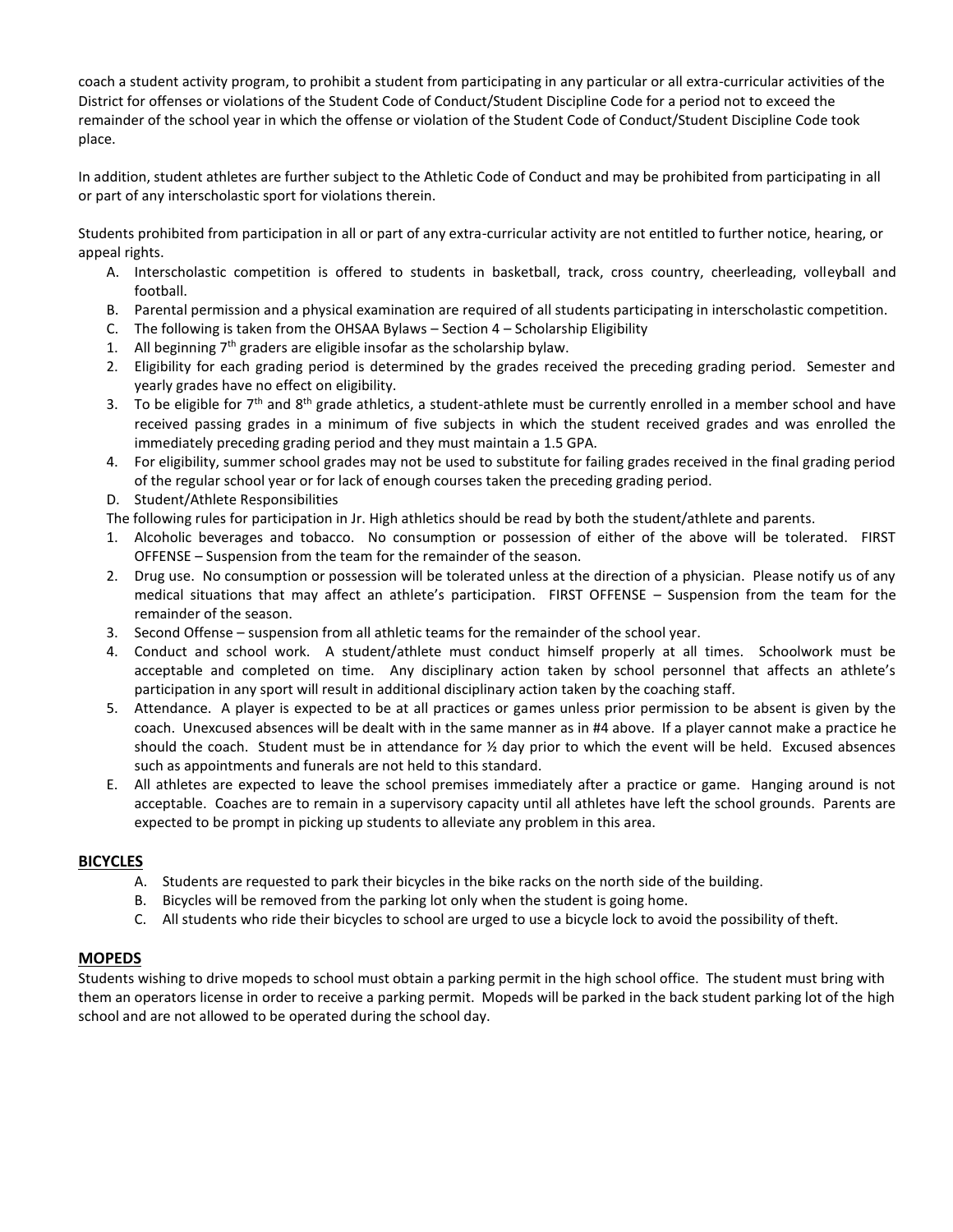# **BUS REGULATIONS**

The following regulations pertain to school bus conduct and are intended to ensure the safety and welfare of the students, the bus driver, and other drivers on the road, and to ensure the safety and proper maintenance of school busses.

- A. All pupils shall arrive at the bus stop before the bus is scheduled to stop.
- B. Pupils must wait in a location clear of traffic and away from the bus stops.
- C. Behavior at school bus stops must not threaten life, limb, or property of any individual.
- D. Pupils must go immediately to an assigned seat or as directed by the bus driver.
- E. Pupils must remain seated keeping aisles and exits clear.
- F. Pupils must observe classroom conduct and obey the driver promptly and respectfully.
- G. Pupils must not use profane language.
- H. Pupils must refrain from eating and drinking on the bus on a regular route or on any moving bus at any time except as required for medical reasons.
- I. Pupils must not use tobacco on the bus.
- J. Pupils must not have alcohol or drugs in their possession on the bus except for prescription medication required for a student.
- K. Pupils must not throw or pass objects on, from, or into the bus.
- L. Pupils may carry on the bus only objects that can be held in their laps.
- M. Pupils must leave or board the bus at locations to which they have been assigned unless they have written parental and administrative authorization to do otherwise.
- N. Pupils must not put head or arms out of the bus windows.
- O. The student conduct code and the due process procedures detailed therein applies to all transportation.
- P. Pupils medical information shall be made known to each driver.
- Q. Pupils being transported shall be under the authority and control of the bus driver.

Riding to school is a privilege and convenience. The failure of a student to follow these regulations may result in his/her forfeiting the privilege of transportation by school bus.

When discipline problems with individual students arise, the following procedure should be applied:

- 1. The driver should handle the problem, if possible.
- 2. When the driver is unable to solve the problem, he/she should report it to the transportation supervisor. Then, the transportation supervisor and the driver will confer with the principal if necessary. The disciplinary disposition of the case will be by the principal of the school.
- 3. Cases that cannot be solved through the courses outlined above will be referred to the superintendent.

# **CHEATING/PLAGIARISM**

No student shall cheat in any form including plagiarism (homework, class reports, research papers, etc.). Plagiarism is an act of stealing and passing off as one's own ideas or work of another.

Whenever a student is found guilty of cheating/plagiarizing, the teacher shall collect the student's paper/work, a zero or failing grade will be assigned. The teacher will then contact the office and parents/guardian as to the action taken.

# **STUDENT CODE OF CONDUCT**

It is impossible to operate a school, athletic team, or any sort of organization without order. Discipline is necessary and can be imposed, or it can be practiced voluntarily. St. Henry Middle School strives to teach self-discipline. Unfortunately, there are people who fail to learn self-discipline or refuse to practice it. These are the students who make rules a necessity.

The following code of conduct has been adopted by the St. Henry Board Of Education and applies to all students in our school district. The rules and standards set forth in this code apply to conduct during the regular school day, away from school premises, on school buses, or involving school property.

Violation by a student of any one or more of the following rules on school grounds or at school activities and events off school grounds may result in disciplinary action including but not limited to parent conferences, counseling, denial of participation, detention, suspension, emergency removal from class or school, alternative school assignment, and/or expulsion. These rules are not meant to be all-inclusive; a building administrator may use other options if they are deemed more appropriate. In all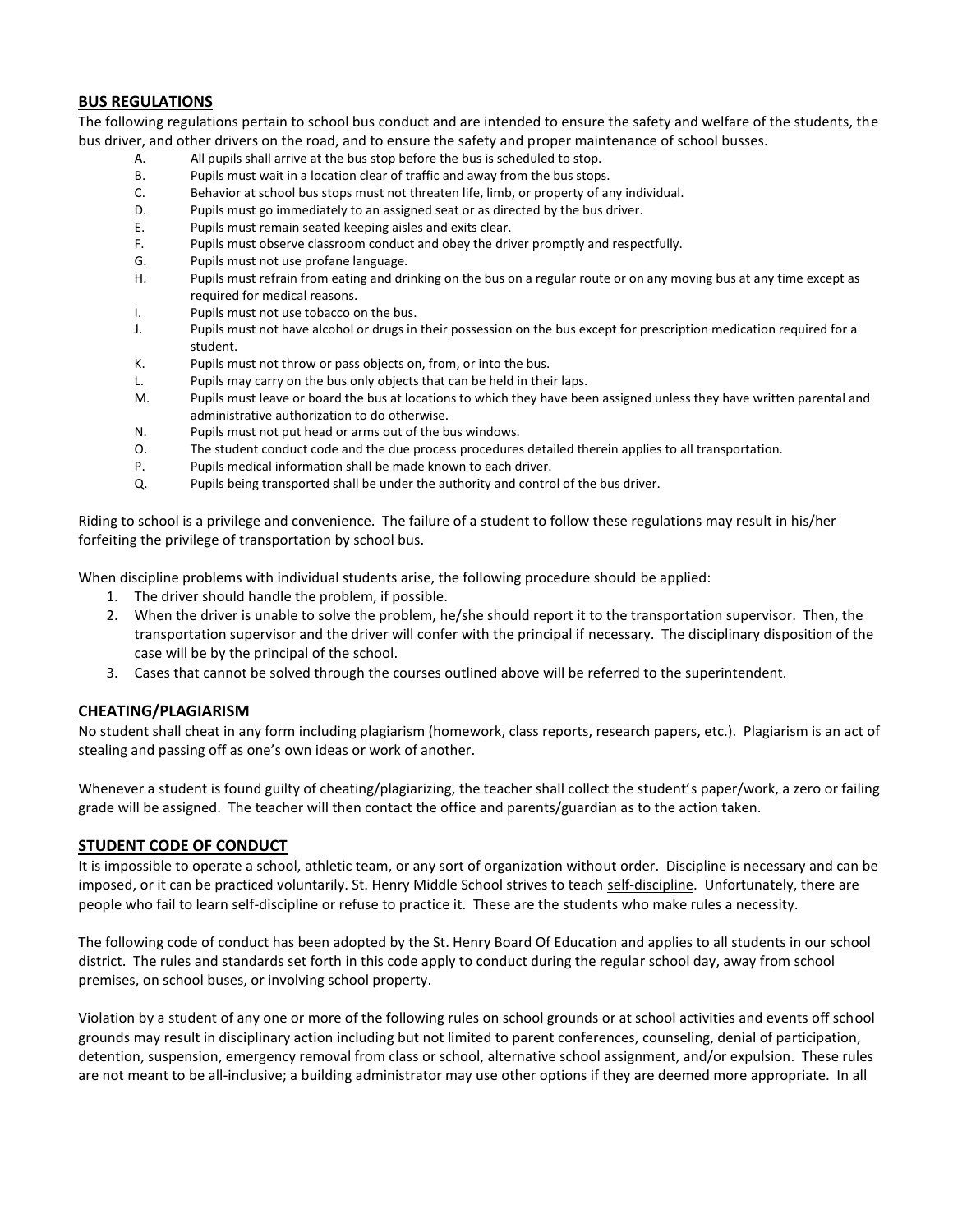cases where disciplinary action is anticipated, the student will be given an opportunity at an informal hearing to state their case. Any criminal acts committed at or related to the school will be reported to law enforcement officials as well as disciplined in school. Certain criminal acts may result in permanent exclusion from school. In the event of an Emergency Removal from class or school for more than 24 hours, a hearing will be scheduled within 72 hours and the student will be given the opportunity to challenge the reasons for removal and any further action that may be taken. Alternative In School Assignments may be served at an Alternative School or in a designated location at SHMS. The student will be permitted to complete any graded assignment or tests. Out of School Suspension will not allow students to come to school, attend classes or any extra-curriculuar activity; students will be deducted 34 percentage points on graded assignments and/or tests.

**Disruption in School:** A student will not, by use of violence, force, noise, coercion, threat, intimidation, fear, active or passive resistance, harassment, insubordination, pulling the fire alarm or repeated acts of misbehavior cause disruption or obstruction to the educational process, including all curricular and extracurricular activities.

**Vandalism and Destruction of School, Personal or Private Property**: A student will not cause or attempt to cause willful destruction or defacement of school, personal or private property, including private property of school employees on or off school grounds.

**Fighting, Assault, and/or Threat Thereof**: A student will not exhibit the intent to fight nor physically or verbally attack or threaten to attack any person on school grounds, school transportation, or at any school activity.

**Dangerous Weapons, Instruments, and Objects:** A student will not possess, handle, transmit, or conceal any object, which might be considered a dangerous weapon or instrument capable of harming another person or a "look-alike" counterfeit weapon or instrument. Bringing a firearm (as defined in the Federal Gun-Free Schools Act of 1994) onto school property or to any school sponsored activity, competition, program, or event, regardless of where it occurs, will result in a mandatory one (1) year expulsion under Ohio Law. This expulsion may be reduced on a case by case basis determined by the superintendent using the guidelines set forth by the Board of Education.

**Narcotics, Alcoholic Beverages, and Drugs:** A student will not possess, use, transmit, conceal, sell or be under the influence of any alcoholic beverage, dangerous drug, narcotic or any substance that causes physical or mental change during any hours a student is on school premises, or on authorized transportation, or any school sponsored activity held on or off school premises. Included in this prohibition are any substances represented as a controlled substance, nonalcoholic beers, steroids, herbal remedies and drug paraphernalia. Possession – includes, without limitation, retention on the person, in purses, wallets, lockers, desks while in attendance at any school function. Use – is defined as showing signs of chemical misuse such as staggering, reddened eyes, odor of chemicals, tobacco or alcohol, nervousness, restlessness, memory loss, abusive language, falling asleep in class or any other behavior not normal for the particular student.

Disciplinary action for violations of the illegal drug policy will be conducted independent of court action. Students will be subject to immediate suspension or expulsion proceeding for possession or use of illegal drugs. The suspension will be for a period of 10 days out of school to be served at the discretion of the building principal. In each event, parents will be informed of the violation of the policy via telephone and mail and receive a copy of the policy controlling such substances.

A 5-day reduction in the 10-day penalty may be considered by the principal if the student receives professional assistance. Professional assistance may include but not be limited to a drug education program, assessment with follow-through based on the assessment findings, professional counseling from a certificated counselor, outpatient treatment or inpatient treatment.

Disciplinary action for violation of the alcohol policy will be conducted independent of court action. Students will be subject to immediate suspension or expulsion proceedings for possession or use of alcoholic beverages. The following consequences will apply:

1<sup>st</sup> Offense: Suspension will be for a period of 3 days out of school suspension to be served at the discretion of the building principal. If the incident occurs at an athletic event, the student will be suspended from attendance for the remainder of the contests in that sport.

2<sup>nd</sup> Offense: Suspension will be for a period of 5 days out of school suspension to be served at the discretion of the building principal. If the incident occurs at an athletic event, the student will be suspended from attendance for the remainder of the school year.

The Board of Education recognizes that enforcement methods are subjective and difficult to manage. As a result, the BOE will permit the use of devices (breath-analyzers) and services (law enforcement and trained counselors) needed to assist in the management and enforcement of the policy. The use of such is designed to make the enforcement objective and fair to all students. Therefore, the Superintendent will establish a detailed procedure for the use of devices and services to monitor and enforce the policy at school and school sponsored events.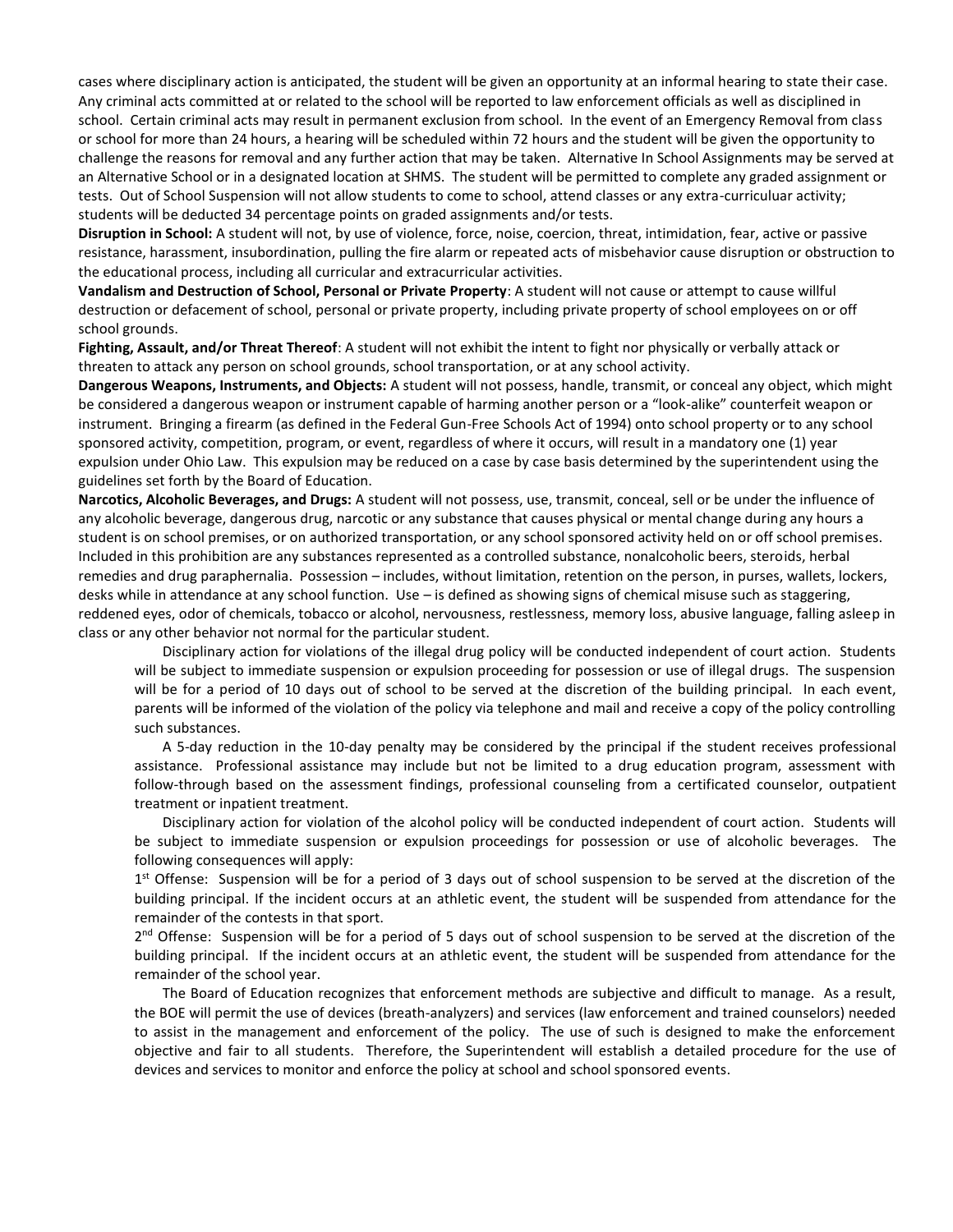**Tobacco/Smoking/Vaping:** Students will not be permitted to possess, to smoke or use smokeless tobacco on or off of school grounds at any time during the school day, including lunch, and at any school-sponsored activity. The Ohio Revised Code 3313.47; 3313.66; 3313.661; 3313.751; and Ohio Administrative Code 3301-35-03 have determined tobacco products are illegal if possessed or purchased by the persons under the age of eighteen. Smoking of electronic cigarettes, "vapor devices", and other substitute forms of cigarettes whether they contain nicotine or not, are also prohibited. As well, health professionals have determined that the use of tobacco products can be detrimental to one's health. Therefore, students will not possess, transmit, purchase, or attempt to purchase and/or use tobacco in any form on school grounds or off of school grounds at anytime during the school day, including lunch, or at any school sponsored activity. Tobacco products include, but are not limited to ecigarettes, cigarettes, cigars, pipe tobacco, chewing tobacco, snuff or other matter, or substance that contains tobacco.

Disciplinary action for violation of the tobacco policy will be conducted independent of court action. Students will be subject to immediate suspension or expulsion proceedings for possession or use of tobacco. The following consequences will apply:

1st Offense: Suspension will be for a period of 3 days out of school suspension to be served at the discretion of the building principal. If the incident occurs at an athletic event, the student will be suspended from attendance for the remainder of the contests in that sport.

2nd Offense: Suspension will be for a period of 5 days out of school suspension to be served at the discretion of the building principal. If the incident occurs at an athletic event, the student will be suspended from attendance for the remainder of the school year.

**Profanity and/or Obscenity:** A student will not, by written, verbal, gestures, by gesture or other means, annoy or humiliate others or disrupt the educational process by using profanity or obscenity towards any other student or personnel. **Truancy and Tardiness:** A student will comply with the compulsory school attendance policies. When a student is absent from

school without a legal excuse, it constitutes truancy or tardiness. This includes unexcused absences from study hall, class, or any other properly assigned activity. Repeated tardiness is also considered a serious offense.

**Insubordination:** A student will follow the reasonable directives and comply with the reasonable requests of any teacher, student teacher, substitute teacher or other authorized school personnel. Students will understand that the authority of these people does not end at the classroom door, but extends throughout the building and grounds.

**Inappropriate Dress:** A student will not dress or appear in a fashion that:

- 1. Interferes with the student's health or welfare or that of others
- 2. Causes disruption or directly interferes with the educational process

**Theft:** A student will not take or attempt to take into possession the public property or equipment of the school district or the personal property of another.

**Extortion:** a student will not obtain or attempt to obtain another person's property, either by implied or expressed threat. **Forgery:** A student will not falsify, in writing, the name of another person, or times, dates, grades, addresses, or other data on school forms or correspondence, directed to the school.

**Trespassing or Loitering:** A student will not be present in a school building or on school grounds at unauthorized times when their presence may cause disruption of an activity, function, or the educational process.

**False ID:** A student will not use or attempt to use false identification to mislead school personnel.

**Breaking and Entering:** A student will not break and enter, or attempt to break and enter, school or private property either on school grounds or at any school activity, function, or event off school grounds.

**Possession of Electronic Equipment:** Most electronic equipment necessary in school is supplied by the school. Students are not allowed to bring radios or musical devices of any kind, "boom boxes", portable TV's electronic toys, MP3 players, ipods, and other similar devices without the permission of the principal. The property will be confiscated and disciplinary action will be taken. Use of a cell phone during the school day is prohibited without permission from the office. The  $1<sup>st</sup>$  offense the cell phone will be confiscated and held overnight until the end of school the next day. The 2<sup>nd</sup> offense will result in a parent coming to school to pick up the cell phone. A 3<sup>rd</sup> offense may result in other disciplinary action. Sexting is prohibited at any time on or off school property or at school functions. Sexting is the electronic transmission of sexual messages or pictures, usually through cell phone text messaging. Such conduct not only is potentially dangerous for the involved students, but can lead to unwanted exposure of the messages and images to others, and could result in criminal violations related to the transmission or possession of child pornography. Such conduct will be subject to discipline and possible confiscation of the wireless device.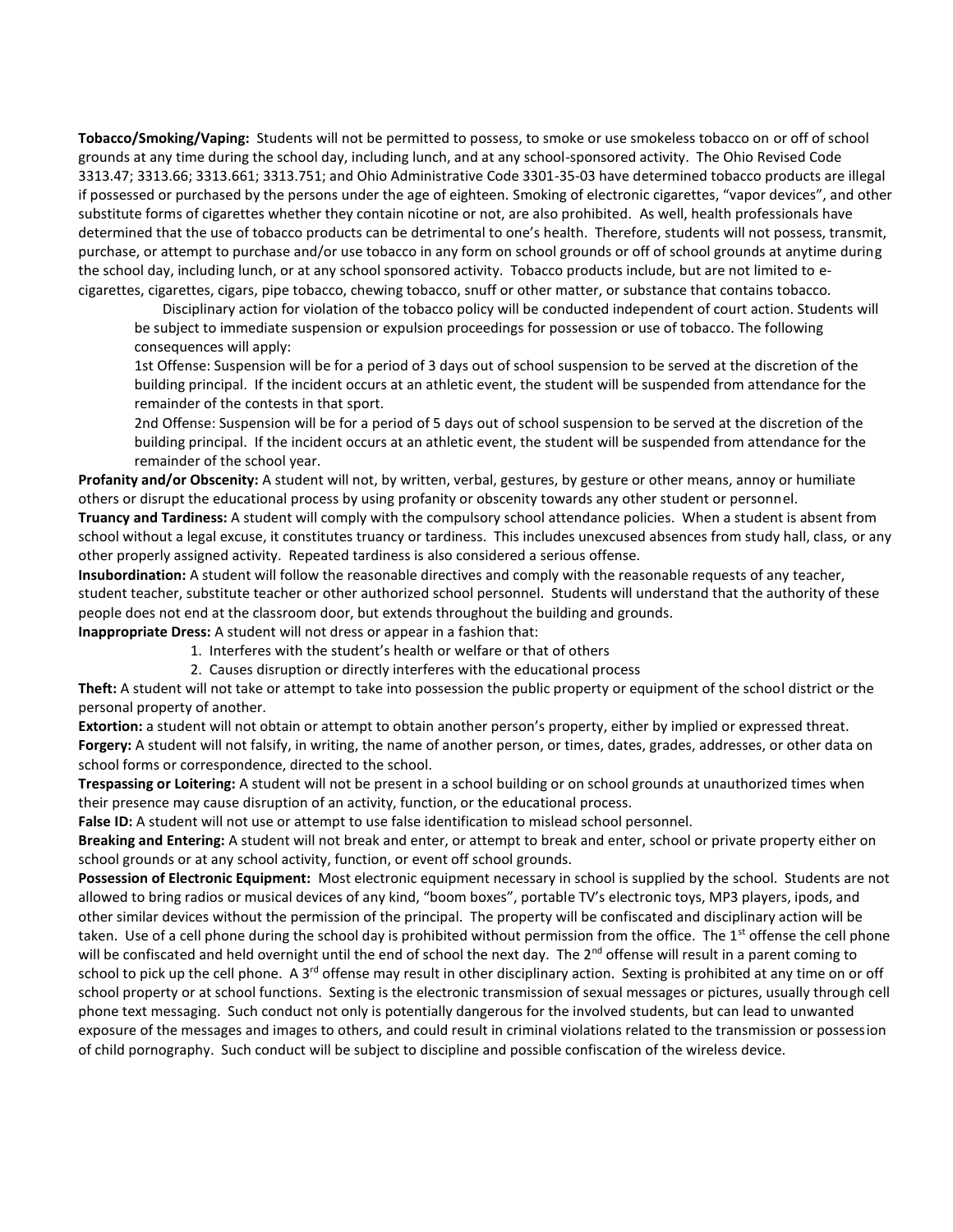**Other Rules:** Failure to abide by other rules that may be established from time to time by the Board, superintendent, or principal.

**Student Conduct Off School Property:** This Code of Regulations is adopted by the Board of Education of the St. Henry Consolidated Local School District pursuant to sections 3313.661 and 3313.662, Ohio Revised Code. Any student engaging in the following types of conduct either specifically or generally like the kinds of conduct listed below is subject to expulsion, suspension, emergency suspension, removal or permanent exclusion for curricular activities pursuant to the Ohio Revised Code. This code of regulations applies while a student is in the custody or control of the school, on school grounds or closely proximate thereto, while at a school-sponsored function or activity or on school-owned or provided transportation vehicles. In addition, the Student Code of Conduct governs a student's conduct at all times, on or off school property, when such student conduct is reasonably related to the health and safety of other students and/or school employees, or such conduct would be unreasonably interrupt the educational process of the St. Henry Consolidated Local School District. Due process of the law will be followed in all disciplinary situations. Anyone desiring a complete interpretation of possible disciplinary actions (detention, in-school suspension, assignment to alternative school, out-of-school suspension, emergency removal from class/school, and/or explusion) as adopted by the St. Henry Board of Education may do so by a request being made through the middle school office.

# **SCHOOL DISCIPLINARY PROCEDURES**

The staff at St. Henry Middle School believes it is necessary that the following disciplinary procedures be followed. Following is information concerning the disciplinary policy. It includes the procedures that may occur in the event that disciplinary action needs to be administered. We feel it is necessary to develop good behavior and respect in all our students. Any detention assigned would be served in a scheduled before or after school detention period supervised by a faculty member. The offenses would be cumulative throughout the year.

**1 st Offense**: Any detention assigned by a faculty member will be served during an assigned detention time/period.

**2 nd Offense**: Upon a student's second disciplinary action, the student *may* conference with either the guidance counselor or the principal who will then determine the disciplinary action to be served. Any detentions assigned will be served during an assigned detention time/period.

**3 rd Offense**: If a student requires discipline because of a third offense, the student and the parent/s *may* have a conference with the guidance counselor or the principal to discuss the disciplinary concerns. At this time discussion(s) will take place about the possibility of an alternative school assignment if any further problems/situations occur. Any detentions assigned will be served during an assigned detention period.

**4 th Offense**: When a student requires disciplinary action for the fourth time during the school year, the student may be assigned to an Alternative In School Assignment at St. Henry Middle School or at the alternative school.

# **BUS TRANSPORTATION AND STUDENT TRIPS**

Educational class trips as a supplementary experience to the regular class instruction are certainly worthwhile. Student who ride the bus for any curricular or extracurricular activities are to remain with their sponsored group and the students are to return home via transportation on the bus with their group. Only in exceptional circumstances may a student leave the group to return home by another means of transportation. A student must request a Transportation Request Form and have it completed by a parent/guardian prior to the departure of such trip. Be it understood that the request must be unusual and may not be approved after the form is turned in.

# **STUDENT DRESS CODE**

- A. Students are expected to dress in a manner appropriate for school and conducive to a healthy, safe, and orderly environment. No dress code can address changing styles and fads. A determination will be made by school administration whether a student's dress or garments meet the school's requirements. Inappropriate dress is deemed such because it either (1) interferes with the student's safety, health, and welfare or that of other students, or (2) causes disruption or directly interferes with the educational process, or (3) is excessively revealing or distracting, or (4) is an article of clothing, button or badge that contains the following: offensive/vulgar/obscene words, phrases, or illustrations; derogatory statements toward the purpose of education, political, religious, racial, or national groups; references to drugs, alcohol, weapons, violence, gangs, sexual references; and/or advertises any product or service not permitted to minors by law. While we recognize the right to "free expression", that right cannot circumvent another student's right to an education and/or disrupt the educational process.
- B. Dress and grooming will be clean and in keeping with health, sanitary and safety requirements.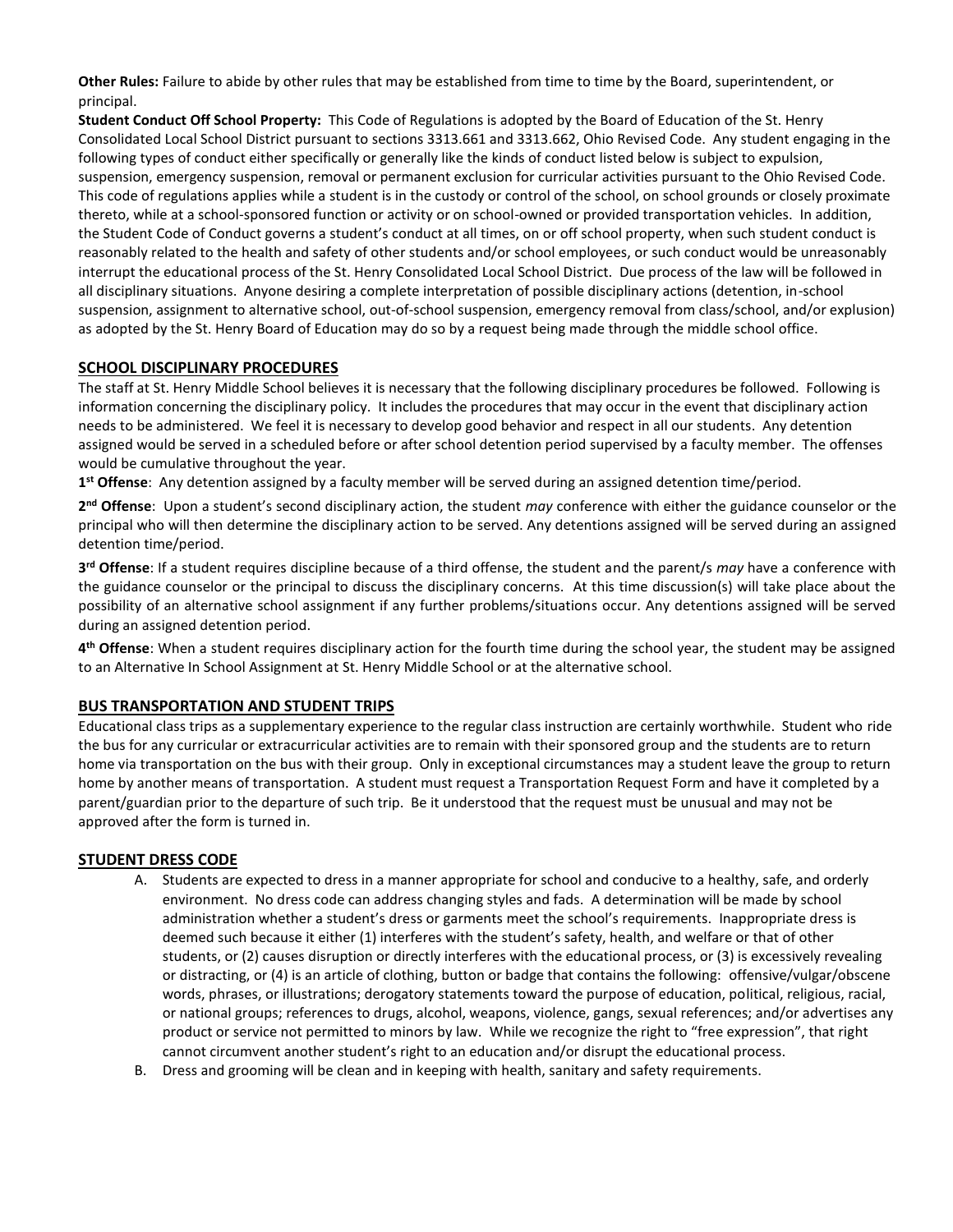- C. When students participate in school activities, their dress and grooming will not disrupt performance or that of other students, or constitute a health threat to the individual or other students. Students must wear shirts at all extra curricular events.
- D. All students must wear shoes at all times for health and safety reasons.
- E. Students may wear shorts when temperatures are conducive for such apparel. Shorts, dresses, and skirts shall be of moderate length.
- F. No bare midriffs, cold shoulder tops, halter tops, spaghetti strap tops, tank tops, or muscle shirts.
- G. Hats, hoods/hoodies, caps and/or sunglasses are not to be worn in the building during the school day.
- H. School officials and the board of education reserve the right to make the final decisions regarding changes in dress and grooming of students.

# **FIRE AND TORNADO DRILLS**

Fire and Tornado drills will be held periodically as required by law. Building evacuation routes and tornado procedures are posted in each room. Every student should be familiar with the procedure to be followed. Any student found guilty or pulling the fire alarm as a prank is subject to suspension/expulsion and charges being filed.

# **STUDENT RECORDS**

Directory information can be given to any person or organization for non-profit making purposes when requested, unless the parents of the student notify the principal in writing that they wish to restrict the release of such information. An annual notice will be published in the district newsletter notifying parents what information will be considered directory information with instruction on how to prohibit its release.

# **FREE AND REDUCED LUNCHES**

Each school year, applications for free and reduced lunches are available and will be sent home with each student. Should a family qualify for this aid, notification will be returned to the home. Adjustments are made throughout the year as the financial status of a family changes.

# **IDENTIFICATION OF GIFTED STUDENTS**

Each school district in the state of Ohio is to develop a policy and plan for the identification of children who are gifted. Annually, children who are gifted are identified by professionally qualified persons using a variety of assessment procedures. The St. Henry School District policy will be made available upon request at the beginning of each school year.

# **STUDENTS WITH DISABILITIES**

The Americans with Disabilities Act (ADA) and Section 504 of the Rehabilitation Act prohibit discrimination against persons with disability in any program receiving Federal financial assistance. This protection applies not just to students, but to all individuals who have access to the district's programs and facilities. The district has specific responsibilities under these two laws, which include identifying, reviewing and, if the child is determined to be eligible, affording access to appropriate educational accommodation.

# **GUIDANCE**

- A. Purpose
	- 1. To help students resolve problems for which they seek help.
	- 2. To help students achieve an understanding of themselves and their environment.
	- 3. To help students develop decision making abilities.
	- 4. To help students gain self-acceptance.
- B. To arrange an appointment for personal counseling, please contact the counselor at 419-678-4834 ext. 2302.

# **SEARCH AND SEIZURE**

Administrators may search a student or his/her property (including purses, book bags, gym bags, etc…) with or without the student's consent, whenever they reasonably suspect that a search will lead to the discovery of evidence of a violation of law or school rules. The extent of the search will be governed by the seriousness of the alleged infraction and the student's age. General housekeeping inspection of school property may be conducted with reasonable notice. Student lockers are the property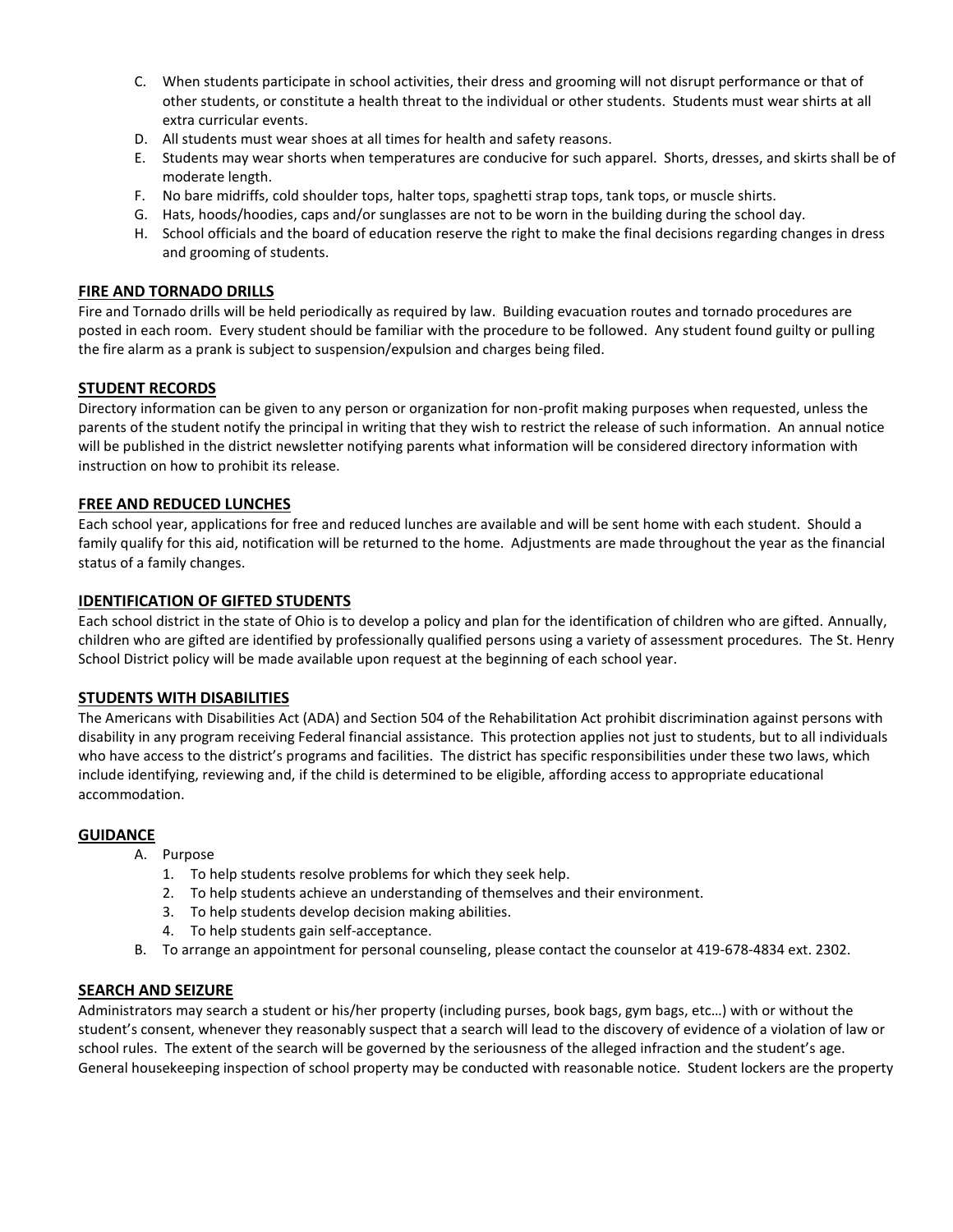of the district and students have no reasonable expectation of privacy in their contents or in the contents of any other district property including desks or lockers and their contents at any time without announcement. Unannounced and random canine searches may also be conducted. Additionally, students have NO reasonable expectation of privacy in their cafeterias, classroom and gymnasiums. The district may use video cameras in such areas and on all school vehicles transporting students to and from regular and extracurricular activities. Anything that is found in the course of a search may be used as evidence of a violation of school rules or the law, and may be taken, held or turned over to the police. The school preserves the right not to return items that have been confiscated.

# **HAZING**

It is the policy of the St. Henry Consolidated Local Board of Education and School District that hazing activities of any type are inconsistent with the educational process and shall be prohibited at all times. No administrator, faculty member, or any other employee of the school district shall encourage, permit, condone, or tolerate any hazing activities. No student, including leaders of student organizations, shall plan, encourage, or engage in any hazing.

Hazing is defined as doing any act or coercing another, including the victim, to do any act of initiation into any student organization or any group that may cause or create a substantial risk of mental harm, physical harm, or humiliation to any person. Permission, consent, or assumption of risk by an individual subjected to hazing does not lessen the prohibition contained in this policy.

Administrators, faculty members, and all other employees of the school district shall be particularly alert to possible situations, circumstances, or events, which might include hazing. If hazing or planned hazing is discovered, involved students shall be informed by the discovering school employee of the prohibition contained in this policy and shall be required to end all hazing activities immediately. All hazing incidents shall be reported immediately to the Superintendent.

Administrators, faculty members, students and all other employees who fail to abide by the policy may be subject to disciplinary action, and may be liable for civil and criminal penalties in accordance with Ohio Law.

# **INTERVENTION ASSISTANCE TEAM (I.A.T.)**

An Intervention Assistance Team (I.A.T.) has been established in the Middle School building to provide teachers and parents support and help dealing with a child. Referrals need to made to the office at which time a meeting will be called. The purpose of the meeting is to identify any areas of concern, brainstorm ways to alleviate the concern(s), and to set a plan of action in place to be followed through in the classroom and/or at home. The team may reconvene 4 - 6 weeks after the initial meeting to determine if the plan has been successful or if other modifications need to be made. Anyone concerned with the academic success or well being of a child can call an I.A.T. meeting. Please check with the classroom teacher or the office for referral forms.

# **HONOR ROLL REQUIREMENTS**

The requirement for placement on the honor roll is grade average of B or better. This is interpreted as having a grade point average between a 4.00 and 3.00. A=4.00 B=3.00 C=2.00 D=1.00 F=0.00

# **LOCKERS**

Lockers are provided for the storage of books and student clothing. The locker becomes the student's responsibility but does not become their personal possession and therefore may be opened and inspected by school officials when there is good reason to do so. The school is not responsible for lost or misplaced items and valuables. Students are asked to respect the rights of other students and not tamper or take items from other's lockers. The advertising of alcoholic beverages, tobacco, or drugs is not permitted. Only acceptable pictures may be displayed. Students are responsible to clean their lockers prior to the end of the school year.

# **LUNCH TIME RULES**

- A. Pupils are not to leave the school premises without special permission.
- B. Pupils have three option as to what and where they eat:
	- 1. Eat at HOME. (Parents must send a note to school giving permission to do so.) Other students are not allowed to go home with a student for lunch. Each student must go to his or her own house.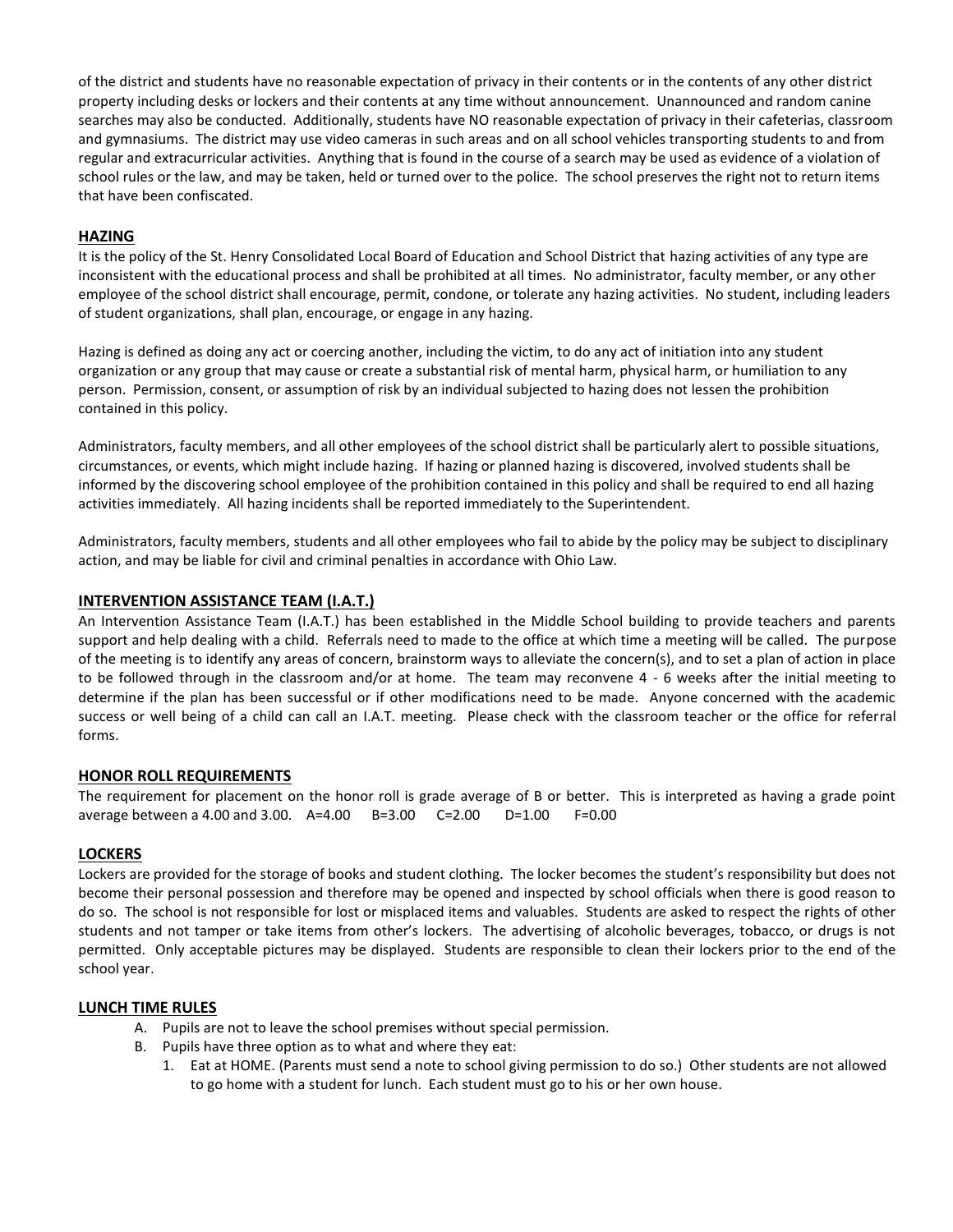- 2. Pack a lunch. (It must be eaten at the cafeteria.)
- 3. Eat the meal served at the commons area.
- C. When going to the commons area, students are to walk.
- D. Do not carry food from the commons area. Eat it there.
- E. Students are not permitted to purchase pop from the vending machines at any time during the school day.
- F. When you return to the Middle School you should return to the designated areas. You are not to be in classrooms or at your locker.

# **VENDING MACHINES**

All products purchased from the vending machines must be consumed in the commons area and are not to be taken into any other areas of the school. Students are expected to discard their trash in the trashcans throughout the school. Should the vending machines and/or trash become a problem, school officials reserve the right to shut the machines down indefinitely.

# **MISCELLANEOUS SUGGESTIONS**

A. Students may only bring those items to school, which are necessary for the completion of class assignments. Examples of items which students should leave at home include:

- 
- 1. Knives 7. Rubber Bands 13. Cards
- 2. Lighters and matches 8. Pea Shooters
- 3. Squirt guns, squirt bottles, etc. 9. Yo-yos
- 4. Fireworks 10. Frisbees
- 5. Caps, bullets, etc. 11. Balloons
	-
- 6. Radios/CD Players 12. Skateboards

- B. To preserve the lawn, students should use the sidewalks when leaving school.
- C. As a result of damage to the floors caused by metal cleats, students are requested not to wear them on their shoes.
- D. Students should place all paper and refuse in trash containers.
- E. Gum chewing and candy is not permitted on school property. This includes playgrounds and buses.
- F. Food of any kind may only be eaten in the cafeteria.

#### **MONEY AND VALUABLES**

- A. Students are requested to please bring money and valuables to school only if necessary.
- B. Students may bring their money and valuables to the office for safe keeping during the school day.

# **PASSES**

A special pass or utility slip may be issued to a student by a teacher for admission to a classroom or special area or to have a student excused from a study period. These passes should be filled in completely by the teacher who signs it. Passes should be requested at the convenience of the teacher. These slips will also be used as admittance slips when students are late to class. They should be issued by the teacher who can verify that the student has a good reason for being late or by the principal if there is good reason.

# **PROMOTION-RETENTION POLICY**

The promotion/retention policy adheres to what is noted in Board Policy 5410. It shall be the policy of the Board that each student be moved forward in a continuous pattern of achievement and growth that is in harmony with his/her own development. A student may be retained at his/her current grade level when s/he has, in the opinion of the professional staff, failed to achieve the instructional objectives set forth at the current grade level that are requisite for success at the succeeding grade level. A student may be placed at the next grade level when retention would no longer serve any good purpose.

# **REPORT CARD**

A. Report Cards will be available through Progressbook online each nine weeks. Any questions concerning access to Report Cards should be addressed to the middle school principal. All obligations (lab fees, materials, etc.) must be cleared before receiving grade cards and credit for all course work. Report cards will be held and no credit issued until all obligations are received. Students will not obtain their next year's schedule if a previous year's obligations are outstanding.If there are circumstances that make paying fees/debts impossible, students are to discuss the situation with the building principal in order to establish a plan. **Interim Reports** are to be sent at the middle of each 9 weeks grading period to those students whose parents

- 
- 
- 
- 
-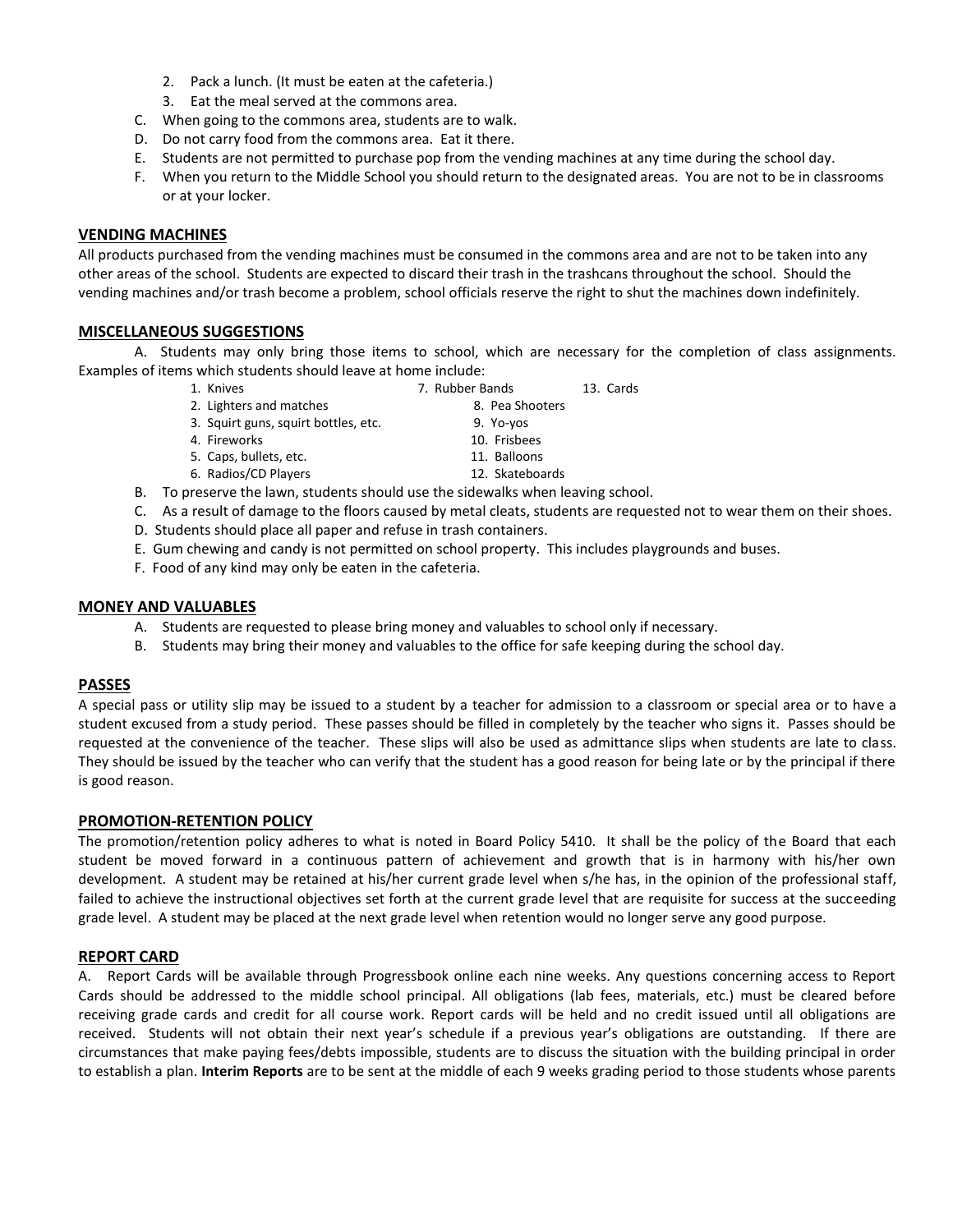request a copy. Parents are encouraged to check ProgressBook on a regular basis and talk to their children about such deficiencies.

B. Fifth, sixth, seventh and eighth (non-HS credit classes) grade students are graded according to the key below.

C. Any MS student that is enrolled in a HS Course will follow the HS grading scale.

| <b>GRADING SCALE:</b> | <b>GRADE EXTENSIONS</b> |
|-----------------------|-------------------------|
| 94 -100% - A          | $99-100% = A+$          |
|                       | $96 - 98\% = A$         |
|                       | $94-95% = A -$          |
| $86 - 93% - B$        | $91-93% = B+$           |
|                       | $88 - 90\% = B$         |
|                       | $86 - 87% = B -$        |
| $75 - 85\% - C$       | $82 - 85\% = C +$       |
|                       | $78 - 81\% = C$         |
|                       | $75 - 77\% = C -$       |
| $66 - 74% - D$        | $72 - 74\% = D +$       |
|                       | $69 - 71\% = D$         |
|                       | $66 - 68\% = D -$       |
| $-0\%$ - F<br>65      |                         |

D. Athletic and extra-curricular eligibility is based on the 9-week grading period.

# **STAYING AFTER SCHOOL**

- A. Students that stay in the building after school for play practice, athletic team practice or any other school related activity, must be under the immediate supervision of a teacher, a coach, an advisor or the principal.
- B. A student may be required to stay after school or come before school by a teacher if that student displays inappropriate behavior in the classroom, hallway, playground, etc.
	- 1. A letter will be sent or a call will be made to parents prior to serving the detention to:
		- a. Inform the parents why it is necessary to stay after school/or before school.
		- b. Inform the parents with which teacher they will be spending their detention period.
	- 2. All students who stay after school for inappropriate behavior must:
		- a. Arrive in the teacher's room immediately after school/before school.
		- b. Arrive with materials to study.
		- c. Be quiet during the detention period.

# **SUSPENSION**

The superintendent or the principal may suspend a student from school for disciplinary reasons outlined in the student code of conduct. No period of suspension will be for more than ten school days nor beyond the current school year. The guidelines listed below will be followed for all suspensions, including in-school suspensions.

- A. The student will be informed in writing of the potential suspension and the reason(s) for the proposed action.
- B. The student will be provided an opportunity for an informal hearing to challenge the reason for the intended suspension and explain his actions.
- C. An attempt will be made to notify parents or guardians by telephone if a suspension is issued.
- D. Within twenty-four hours, a letter will be sent to the parent or guardian stating the specific reasons for the suspension and including notice of their right to appeal such action.
- E. Notice of this suspension will be sent to the superintendent, the board treasurer, and put in the student's school record. (not for inclusion in the permanent record)

Suspension may be appealed. If the suspension was issued by the principal, appeal is made to the superintendent. In any case the suspension may be appealed to the board of education.

# **TELEPHONES/CELL PHONES**

- A. In case of emergency or illness, students may use the phone in the office.
- B. A phone is provided for the convenience of students and is located in the main lobby.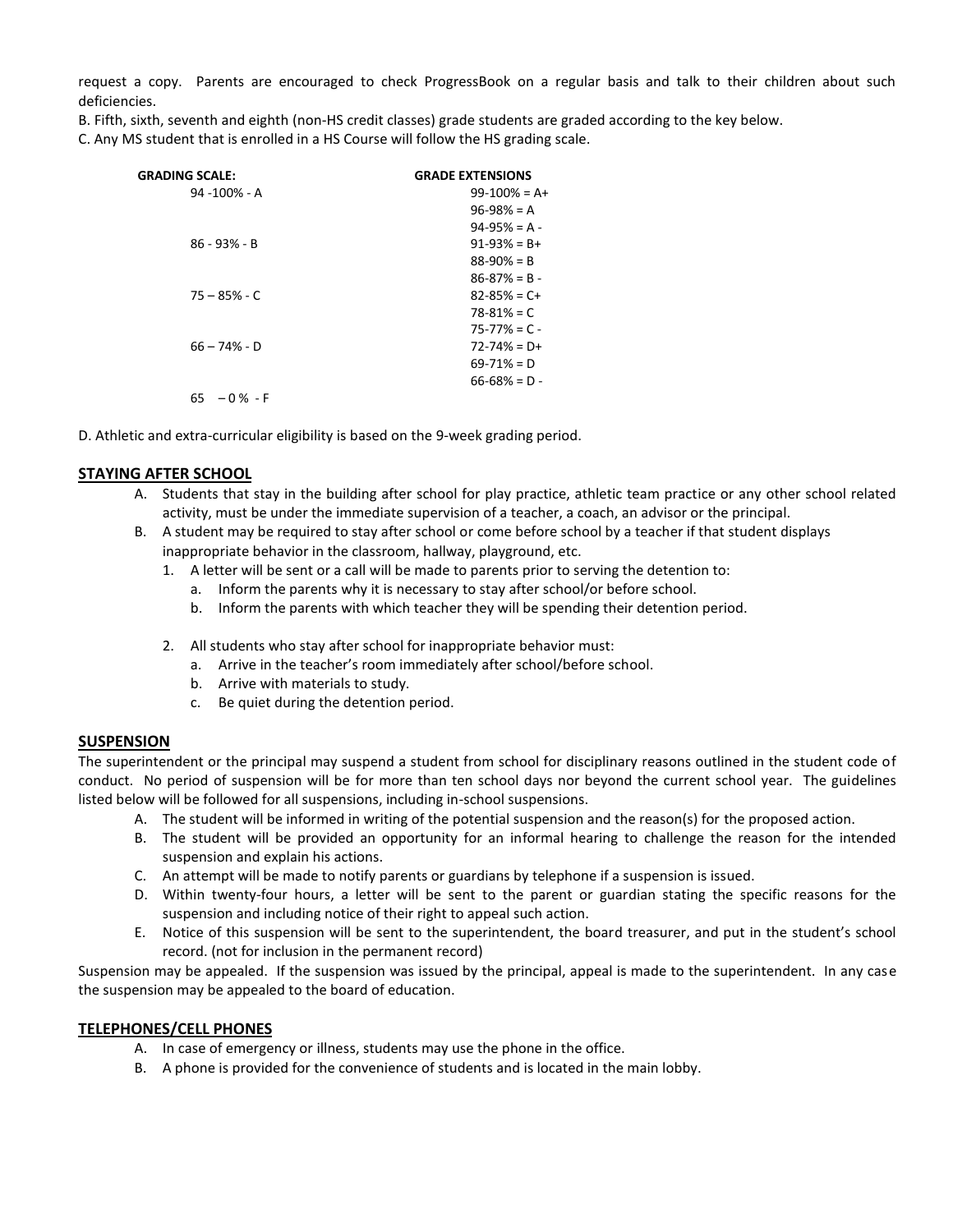- C. Messages and deliveries from home should be left in the office. Students will be called out of class only in emergency.
- D. Students are not permitted to have their cell phone with them in class during the school day. Cell phones are allowed to be kept in the office or in student lockers and must be turned off.

#### **WATER BOTTLES**

- A. All water bottles must be clear and contain only water: no added flavors are allowed.
- B. Students may not bring water bottles into the Media Center or Computer Labs.
- C. Drinks other than water must be disposed of before entering the school building/bus and/or leaving the Commons area after lunch.
- D. Allowing students to carry around a water bottle is a privilege. Misuse may lead to students being unable to have a water bottle

#### **TESTING**

A. A state achievement tests will be administered based on the requirements from ODE: Currently, grades  $5<sup>th</sup>$  and  $8<sup>th</sup>$ will be tested in the areas of reading, math and science. Grades 6 & 7 will be tested in the areas of reading and math.

#### **TRANSPORTATION TO SCHOOL EVENTS**

All students/athletes must ride to and from any school sponsored activity when transportation is provided by the school. Exceptions must be approved in advance by completing the Transportation Request form and submitting it to the building administrator for approval/denial prior to the date of the event.

#### **WEATHER**

When weather conditions are such that school must be dismissed, follow the SH app or please listen to WCSM - Celina or WKKI - Celina. Any change in schedule of the regular day will be announced as soon as possible.

#### **DISCRIMINATION**

The District provides an equal educational opportunity for all students. Any person who believes that s/he has been discriminated against on the basis of his/her race, color, disability, religion, gender, or national origin while at school or a school activity should immediately contact the School District's Compliance Office which is the Superintendent of St. Henry Schools at 419-678-4834.

The Board of Education does not discriminate on the basis of religion, race, color, national origin, sex, disability, or age in its program, activities, or employment. Further, it is the policy of this District to provide an equal opportunity for all students, regardless of race, color, creed, age, disability, religion, gender, ancestry, national origin, place of residence within the boundaries of the District, social or economic background, to learn through the curriculum offered in this district.

#### **ACCEPTABLE USE OF COMPUTERS/E-MAIL/INTERNET**

The St. Henry Local Schools Technology Plan provides for interconnecting our students with students, teachers, and academic resources throughout the world via E-Mail and Internet. Students who accept the responsibilities of using these computer programs, in accordance with appropriate educational standards will be given the privilege upon completion of reading the student handbook and returning the signature form. Any students engaging either specifically or generally, that is inappropriate conduct is subject to expulsion, suspension, or emergency suspension, removal or permanent exclusion from curricular activities pursuant to the Ohio Revised Code. This code of regulations applies while a student is in the custody or control of the school, on school grounds or closely proximate thereto, while at a school-sponsored function or activity or on school-owned or provided transportation. This Code of Regulations is adopted by the Board of Education of the St. Henry School District pursuant to Sections 3313.661 and 3313.662, the Ohio Revised Code. In addition, the Student Code of Conduct governs a student's conduct at all times, on or off school property, when such student conduct is reasonably related to the health and safety of other students and/or school employee, or such conduct would unreasonably interrupt the educational process at St. Henry Schools.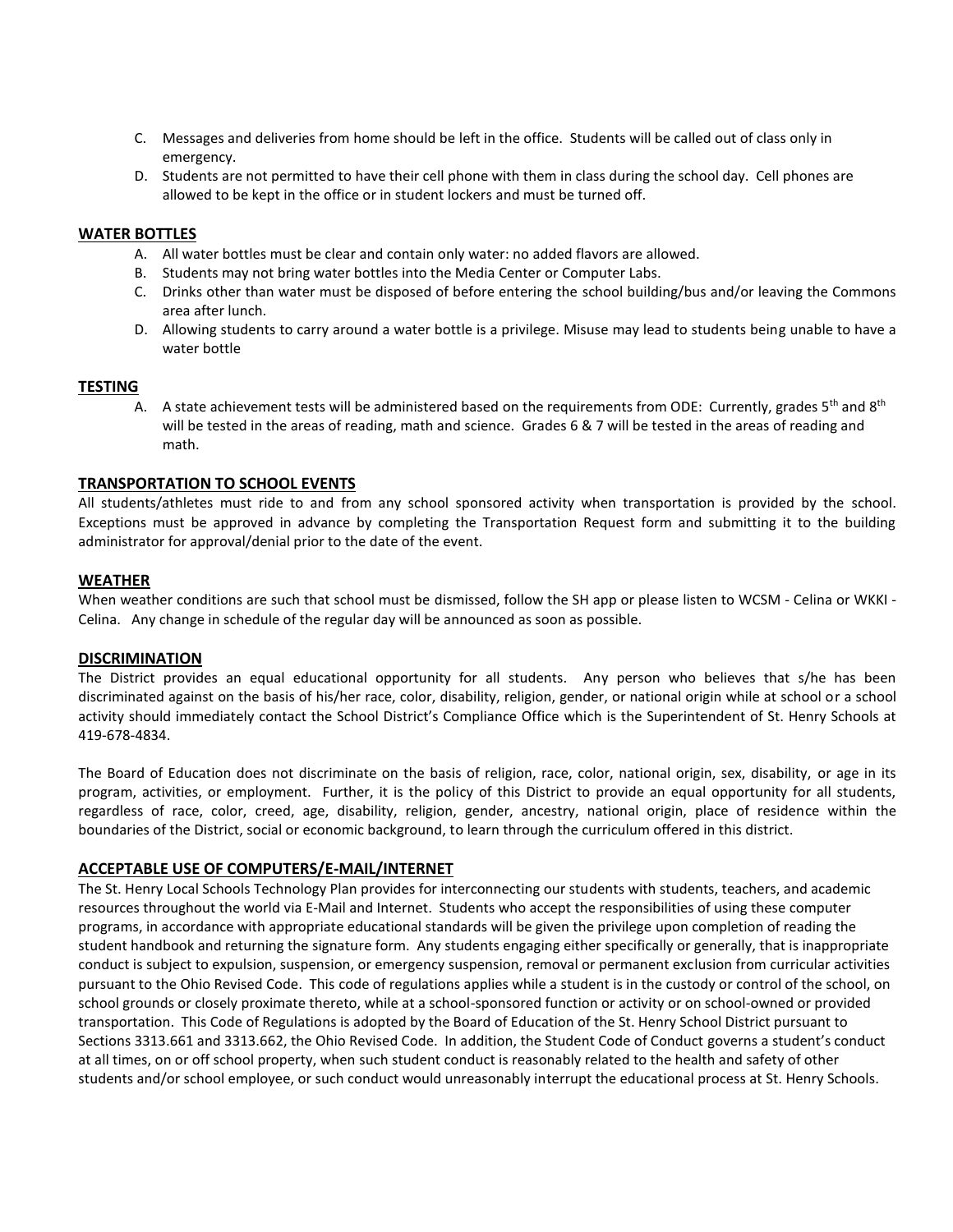# **Network Acceptable Use & Internet Safety Policy for Students**

The St Henry Telecommunications Network has been established for a limited educational purpose. A vast array of resources is available through the telecommunications network. One of the goals of the St Henry Schools is to develop in its students and staff responsible and effective use of telecommunications. Individual accounts are available on the network for students and staff. The network ensures limited privacy. Files and messages placed on the school network and domain are the property of the school. Services on the network include internet access, web-based school accounts, and school-licensed software packages. Students and staff should not infringe on the rights of other users of our network.

Difficulties with Internet usage include the unreliability of some data and the lack of any foolproof way of preventing unwanted and objectionable data from being accessed. Some materials are morally objectionable and pornographic in nature. Filtering software is in place to screen these materials, but is not a *guarantee* that such material may not be accessible. Important or confidential personal data should not be transmitted by means of the Internet. Normally, students will be working on the internet under supervision, but close monitoring may not always be possible.

#### **Do**

- 1. Use only your *own* account and password
- 2. Reflect academic honesty, high ethical and moral responsibility
- 3. Use for classroom activities, career development and limited high-quality self-discovery
- 4. Respect copyrights and other users' privacy (material that does not contain a copyright notice or mark is still considered copyrighted)
- 5. Notify your instructor or the technology coordinator of any potential security problems on the network
- 6. Notify your instructor or technology coordinator of any illegal activity occurring on the network
- 7. Notify your instructor or technology coordinator of any harassment directed to you through the network
- 8. Respect equipment and report any equipment problems to your instructor or the technology coordinator

9. Be judicious in the use of print resources

- 10. Maintain a clean working environment around your computer(s)
- 11. Do use Google Drive or other approved web-based sites when possible for storing student work.

# **Don't**

- 1. Do not share your password(s).
- 2. Do not use the network for political lobbying or commercial purposes

3. Do not download programs to your workstation's hard drive or to your home directory without permission from your instructor or the technology coordinator

4. Do not transmit viruses. If you do receive a virus or suspect your computer is infected, notify your instructor or technology coordinator immediately.

- 5. Do not load personally-owned software on school computers
- 6. Do not load software on school computers for which we do not have proper licensing
- 7. Do not use inappropriate language
	- a. Obscene, profane, vulgar, rude, threatening, disrespectful
	- b. Dangerous, inflammatory, or disruptive
	- c. Prejudicial or discriminatory
	- d. False information
- 8. Do not enter sites containing pornography or hate literature
- 9. Do not enter other users' files
- 10. Do not use "Chat" programs unless approved by system administrator
- 11. Do not store unnecessary files in your home directory
- 12. Do not use flash drives to move files between home and school computers

13. Do not install, enable, launch, or create programs that interfere with the performance of the network, internet, or hardware technology resources.

# **DUE PROCESS**

1. All files and messages stored on school computers, networks, and domains are property of the school. Administration has the right to examine and monitor any files.

2. Routine maintenance and monitoring of the system may uncover violations of the Acceptable Use Agreement.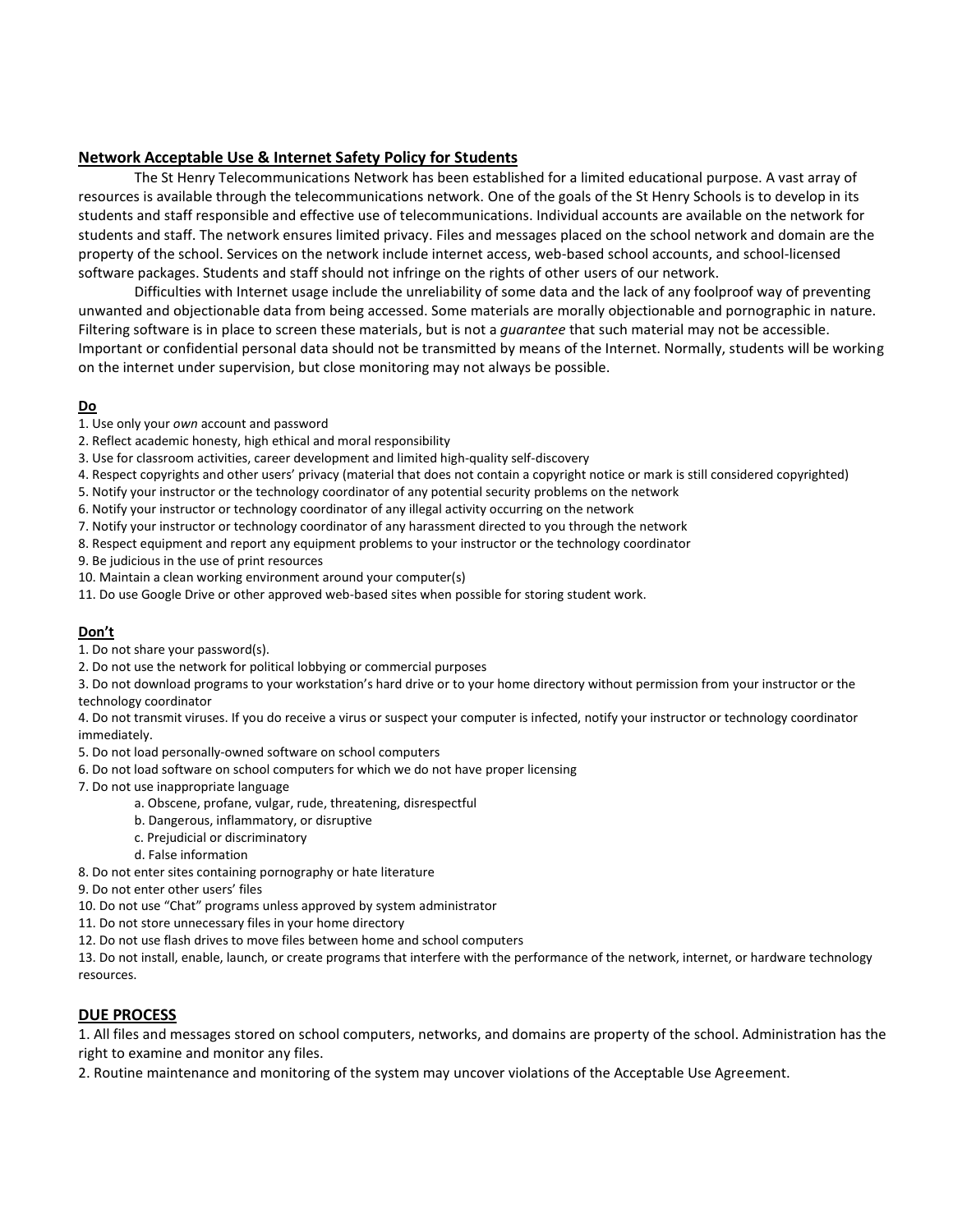3. Searches of individual files may be undertaken when monitoring devices alert to a potential problem on the network.

4. Local, state, and federal laws that apply to telecommunications will be enforced and the district will cooperate fully with these jurisdictions.

5. Consequences of student violations may include, but not be limited to, verbal warning, suspension of network privileges, or other disciplinary actions as set by your instructor and/or building principal.

#### **LIMITATION OF LIABILITY**

The District will make every effort to maintain the network so that each user has equal and fair access. The District will make every effort to maintain security and integrity of the system. The District cannot guarantee the security and ultimate privacy of material stored on the network. The District makes no guarantee of the functions and services provided by the network or the accuracy of information obtain through or stored on the network. The District takes no responsibility for the loss of data, files, or information on the network.

#### **PHOTOGRAPHY/VIDEO**

The parent or guardian agrees to allow his/her child's photo/video to be used in school educational programming and planning, and to create awareness of school programs. **If the parent or guardian refuses consent, s/he will provide written refusal to the middle school office.**

# **SEXUAL HARASSMENT***& Title IX*

It is the policy of the Board of Education to maintain an education and work environment which is free from all forms of unlawful harassment, including sexual harassment **(Board Policy 4362, 3362, 5517 and 2266)**. This commitment applies to all School District operations, programs, and activities. All students, administrators, teachers, staff, and all other school personnel share responsibility for avoiding, discouraging, and reporting any form of unlawful harassment. This policy applies to unlawful conduct occurring on school property, or at another location if such conduct occurs during an activity sponsored by the Board. The Board will vigorously enforce **Title IX** and its prohibition against harassment based on sex, race, color, national origin, religion, disability, or any other unlawful basis, and encourages those within the School District community as well as third parties, who feel aggrieved to seek assistance to rectify the problems **by contacting Dennis Wendel, Title IX Coordinator, at [wendel.dennis@sthenryschools.org](mailto:wendel.dennis@sthenryschools.org) or (419) 678-4834 ext. 2203**. The Board will investigate all allegations of harassment(s) and in those cases where unlawful harassment is substantiated the Board will take immediate steps to end the harassment. Individuals who are found to have engaged in unlawful harassment will be subject to appropriate disciplinary action. **A copy of the board policy may be found on the school website, or a copy of it will be provided upon request.** No student will make written or verbal sexual innuendos, suggestive comments, jokes of a sexual nature, sexual propositions or threats to a fellow student, staff member, or other person associated with the school district. No student will cause the placement of sexually suggestive objects, pictures, or graphic commentaries in the school environment or make sexually suggestive or insulting gestures, sounds, leering, staring, whistling and the like to a fellow student, staff member or other person associated with the district. No student will threaten or cause unauthorized touching, contact, or attempts at the same, including patting, pinching or pushing the body upon a fellow student, staff member or other person associated with the district.

#### **VERBAL/PHYSICAL HARASSMENT/BULLYING/INTIMIDATION**

Harassment, intimidation, or bullying behavior by any student in the St. Henry Cons. School District is strictly prohibited, and such conduct may result in disciplinary action, including suspension and/or expulsion from school. "Harassment, intimidation, or bullying" in accordance with C. 3313.666, means any intentional written, verbal, graphic or physical act including electronically transmitted acts i.e., Internet, cell phone, personal digital assistant (PDA), or wireless hand-held device, either overt or covert, by a student or group of students toward other students with the intent to harass, intimidate, injure, threaten, ridicule, or humiliate. Such behaviors are prohibited on or immediately adjacent to school grounds, at any school sponsored activity, on school provided transportation, or at any official school bus stop that a reasonable person under the circumstances should know will have the effect of: A. Causing mental or physical harm to the other student/s including placing an individual in reasonable fear of physical harm and/or damaging of students' personal property and B. Is sufficiently severe, persistent, or pervasive that it creates an intimidating, threatening, or abusive educational environment for the other students. **Unauthorized Bodily Contact:**